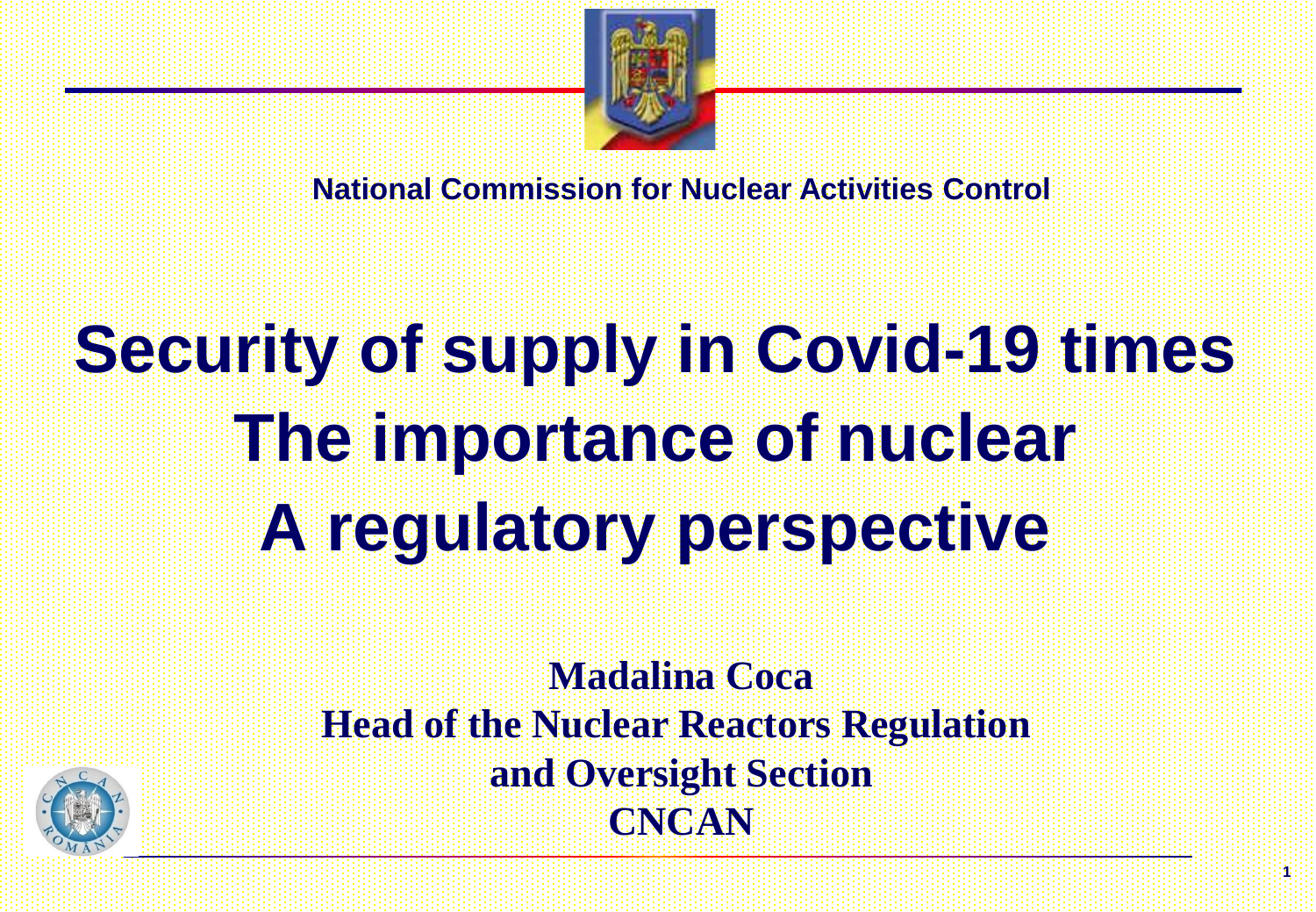## **Cernavoda NPP**

**Units 1 & 2 in operation ; Units 3 & 4 are deferred projects waiting for restart of construction All units are pressurized heavy water reactors (PHWR) CANDU-6 type.** 





**Other major nuclear facilities in Romania include a nuclear fuel production plant and facilities for uranium ore mining, milling and processing, and an interim dry storage for the nuclear spent fuel (on Cernavoda site).**



**TRIGA-type Material Testing Reactor (operational)**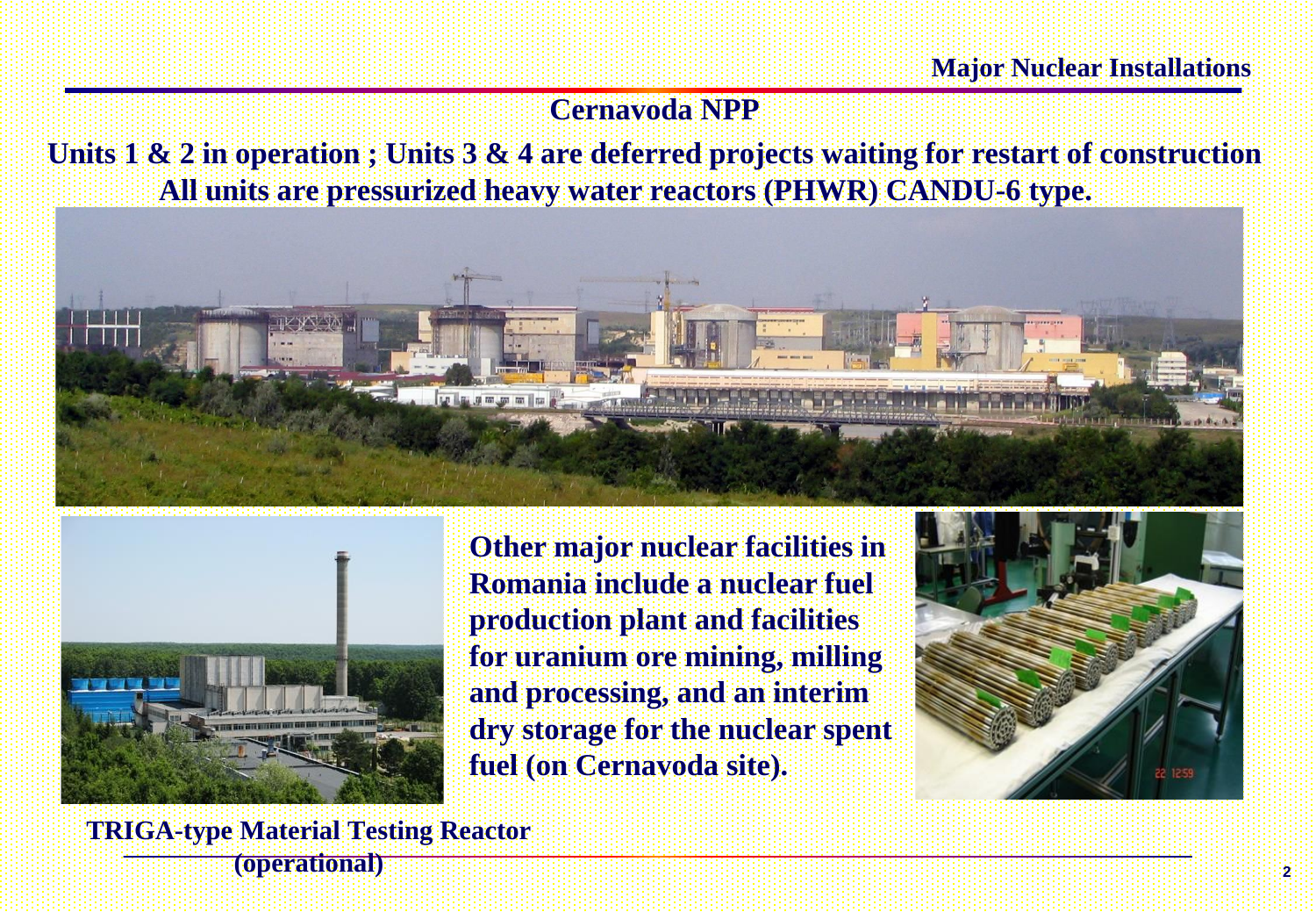**The state of emergency due to Covid-19 pandemic has been established at National Level on the 15th of March 2020, first for a month and then it was prolonged until the 15th of May 2020. On the 15th of May 2020, the state of alert was declared at national level, for one month and it was extended for another month.**

**The regulator (CNCAN) and the licensee responsible for Cernavoda NPP had already been preparing for this situation.**

**Cernavoda NPP updated their plan to cover all measures for ensuring nuclear safety and business continuity in case of epidemic/ pandemic.**

**Reference document: NEI 06-03 [Rev 2] - Pandemic Threat Planning, Preparation, and Response Reference Guide.**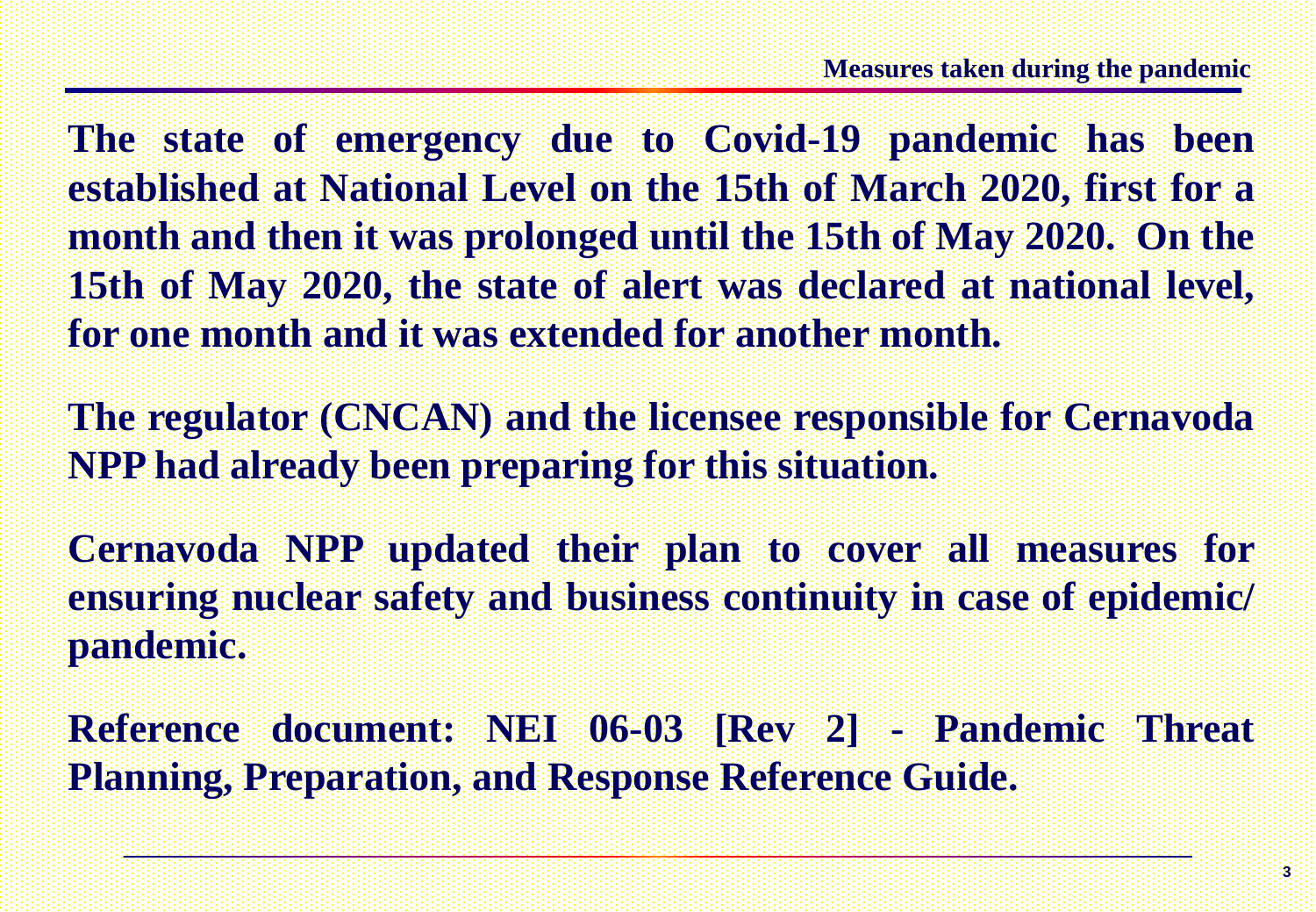**The licensee maintained contact with WANO (World Association of Nuclear Operators) and COG (CANDU Owners Group) to seek experience exchange and good practices for responding to such situations.**

**CNCAN maintained contact with WENRA, ENSREG, IAEA, CNSC and US NRC, for the same purposes.**

**Starting with the evening of 17th of March 2020, the licensee for Cernavoda NPP has implemented the preventive measure of isolation of the essential personnel. This measures has been in place until the end of May.**

**The rest of the protection measures implemented are similar to those taken by all the nuclear industry (temperature checks, wearing masks, frequent disinfection, distancing as far as practicable, enhanced used of videoconferences, testing of personnel with rapid tests and RT-PCR tests).**

**So far we haven't had any cases of illnesses in the nuclear facilities or the regulatory authority.**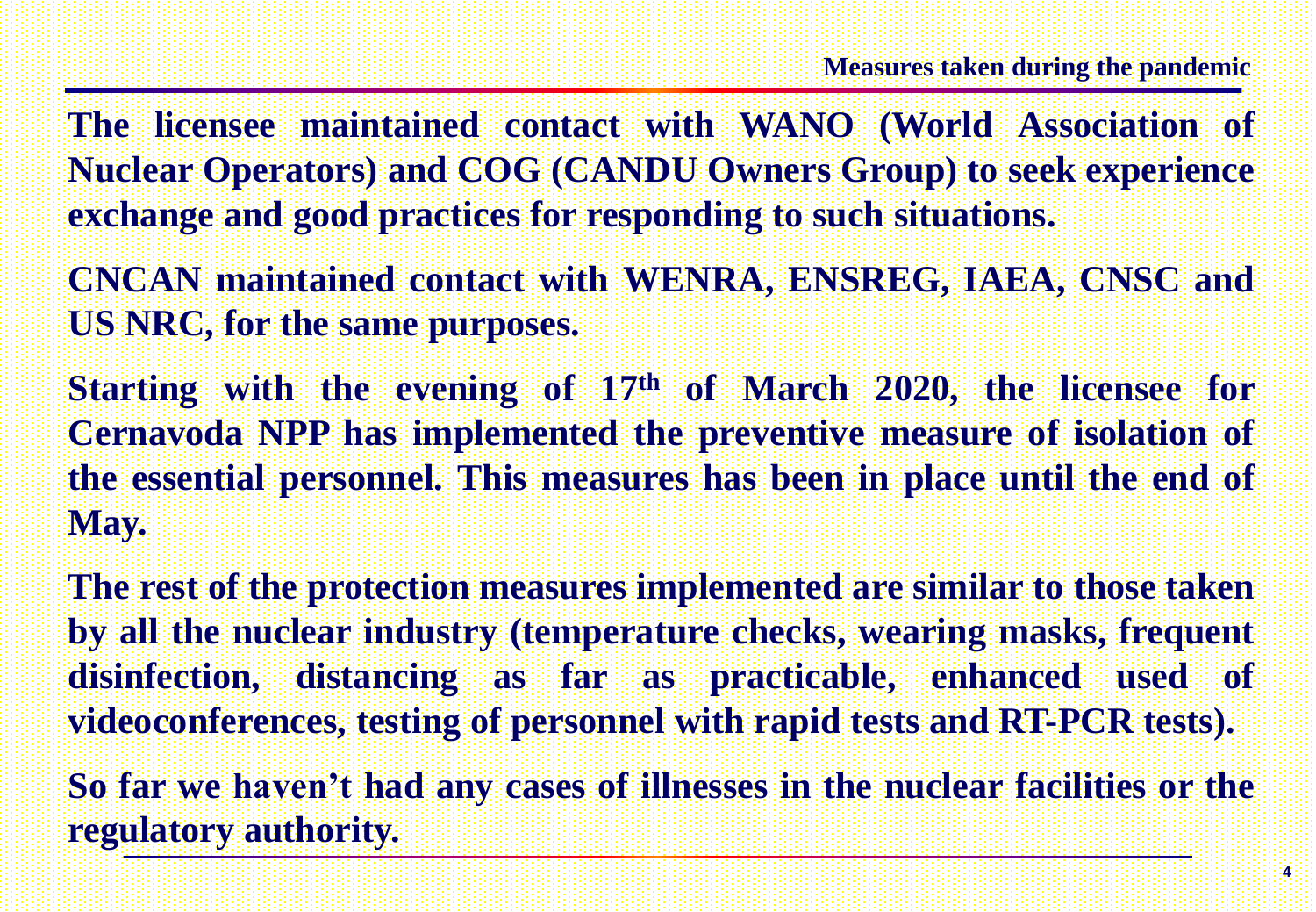**CNCAN has been monitoring the implementation of the licensee's plans for business continuity and the assurance of sufficient staffing levels and the compliance with the operational limits and conditions.**

**For Cernavoda NPP there has been continuous surveillance by 3 site inspectors, who were in preventive isolation with the licensee's staff and worked as usual (plant walk-downs, inspections to the MCR, system inspections, document reviews, etc.).**

**During that period we have postponed some of the more complex team inspections (thematic inspections, inspections on processes) that would normally involve more CNCAN staff and licensees staff from different work group.**

**The conclusion from the regulatory oversight is that the licensee has implemented adequate measures, has been proactive and in this way successful in preventing any problems that could have been caused by the pandemic.**